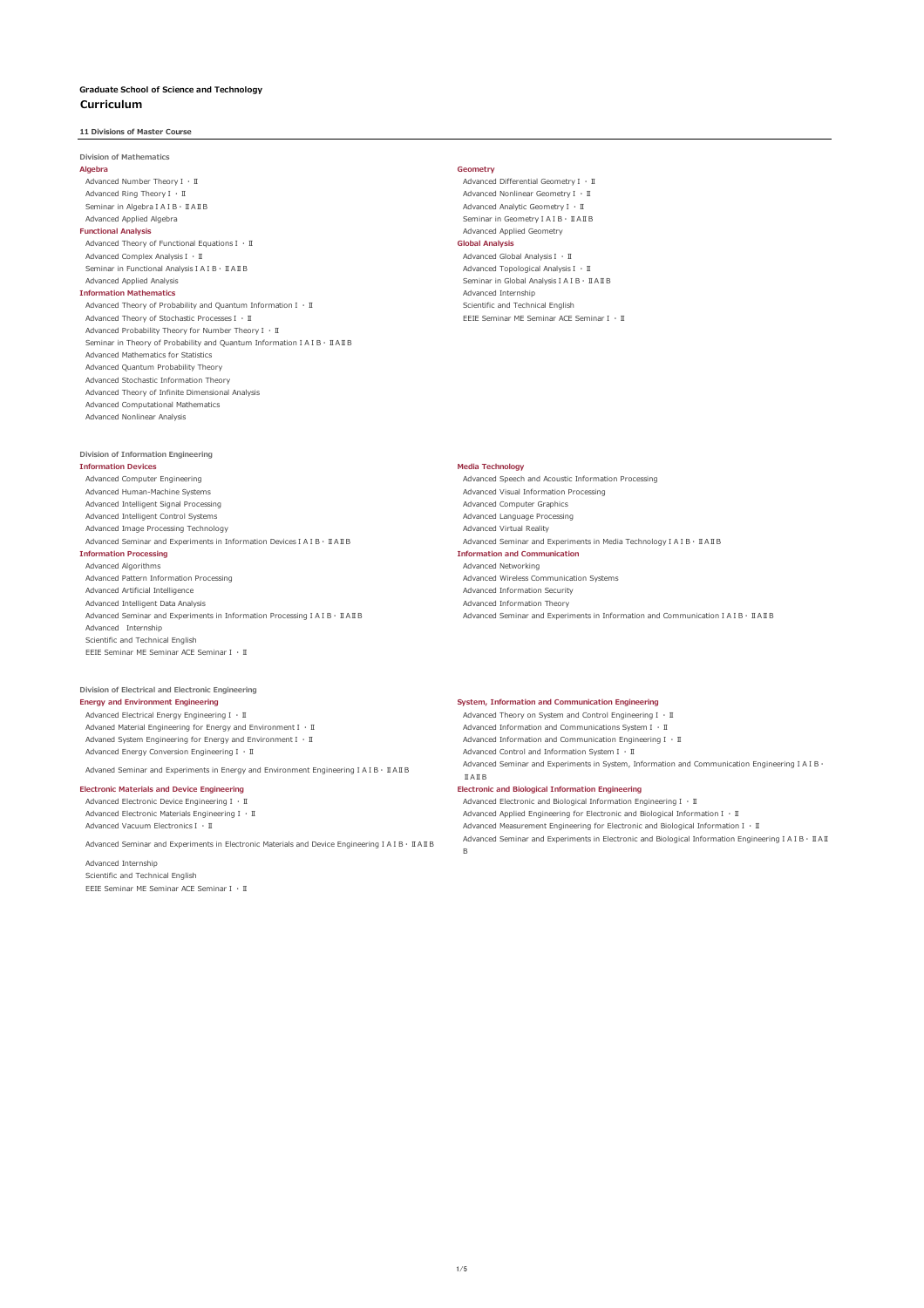# **11 Divisions of Master Course**

## **Division of Materials Science and Engineering**

**Nano & Inteligent Materials Electronic Materials** Advanced Intelligent MaterialsⅠ・Ⅱ Advanced Electronics MaterialsⅠ・Ⅱ Advanced Nanoelectronic MaterialsⅠ・Ⅱ Advanced Electronics DevicesⅠ・Ⅱ Advanced Nano AnalysisⅠ・Ⅱ<br>Advanced Quantum OptoelectronicsⅠ・Ⅱ Advanced Semiconductor DevicesⅠ・Ⅱ Advanced Optical and Quantum Electron Advanced Quantum OptoelectronicsⅠ・Ⅱ<br>Advanced Quantum OptoelectronicsⅠ・Ⅱ<br>Advanced Energy and Environmental MaterialsⅠ・Ⅱ Advanced Seminar and Experiments in Electronic Advanced Seminar and Experiments in Nano · Intelligent Materials I A I B · **II A II B Composite Materials** Advanced Internship Advanced Composite MaterialsⅠ・Ⅱ Scientific and Technical English Advanced Surface-Modified MaterialsⅠ・Ⅱ EEIE Seminar ME Seminar ACE SeminarⅠ・Ⅱ Advanced BiomaterialsⅠ・Ⅱ

# **Division of Applied Chemistry**

Advanced Applied Organic Chemistry<br>Advanced Applied Biomolecular Science<br>Advanced Applied Solid State Chem Frontiers of Advanced Supramolecular Chemistry<br>Advanced Soft Matter Advanced Biomaterials<br>Advanced Analytical Chemistry **Advanced Analytical Chemistry**<br>Composition Analytical Chemistry *Advanced Seminary Advanced Seminary Advanced Seminary* Advanced Seminar and Experiments in Organic and Biological Chemistry I A I B ⋅ II A II B Environmental and Energy Science<br>
Advanced Environmental Chemistry<br>
Advanced Environmental Chemistry<br>
Advanced Environmental Chemistry

Advanced Functional Energy Materials Science Advanced Inorganic Materials Science Advanced Conductive Materials Science Advanced Low Temperature and Materials Science Advanced Surface Chemistry of Solid Interface Advanced Bio-Energy Devices

Advanced Seminar and Experiments in Environmental and Energy ScienceⅠAⅠB・ⅡAⅡB Advanced Internship Scientific and Technical English EEIE Seminar ME Seminar ACE SeminarⅠ・Ⅱ

## **Division of Mechanical Engineering**

**Heat and Fluid Design and Production** Advanced Thermal EngineeringⅠ・Ⅱ<br>Advanced High Temperature GasdynamicsⅠ・Ⅱ Advanced MicromachiningⅠ・Ⅲ Advanced Production EngineeringⅠ・Ⅱ Advanced High Temperature GasdynamicsⅠ・Ⅱ Advanced Production Engineering<br>Advanced Viscous Fluid DynamicsⅠ・Ⅱ Advanced Oreative DesignⅠ・Ⅱ Advanced Viscous Fluid Dynamics I · II<br>Advanced Fluid Dynamics I · II Advanced Seminar and Experiments in Heat and FluidⅠAⅠB・ⅡAⅡB Advanced Seminar and Experiments in Design and ManufacturingⅠAⅠB・ⅡAⅡB Advanced Computational Fluid Dynamics<br>
Advanced Combustion Technology<br>
Advanced Mechanical and Func Advanced Heat Transfer Engineering Cameration Advanced Bioengineering I ۰ II<br>Advanced Intelligent Control System Advanced Intelligent Control System Advanced Intelligent Control System A Materials and Strength Advanced Intelligent Control System Engineering 1 · II<br>Advanced Engineering on Fracture and Strength of MaterialsⅠ · II and Advanced Seminar and Experiments in Motion Dynamic<br>Advanced Engineering on Advanced Materials Design System EngineeringⅠ・Ⅱ Advanced Materials EvaluationⅠ・Ⅱ Advanced Seminar and Experiments in Materials, Science and EngineeringⅠAⅠB・ⅡAⅡB Advanced Informatics of Material Strength Advanced Internship Scientific and Technical English

EEIE Seminar ME Seminar ACE Seminar Ⅰ・Ⅱ

Advanced Seminar and Experiments in Electronic Materials I A I B ⋅ II A II B Advanced Metal MaterialsⅠ・Ⅱ Advanced Seminar and Experiments in Composite Materials I A I B · II A II B

## **Organic and Biological Chemistry Physical Chemistry of Materials**

Advanced Applied Solid State Chemistry<br>Advanced Applied Magnetochemistry Advanced Functional Materials Physical Chemistry Advanced Functional Polymer Materials Advanced Seminar and Experiments in Physical Chemistry of Materials IA IB · IIAIIB Advanced Environmental Chemistry Organic and Biological Analytical Chemistry Inorganic Materials Analytical Chemistry

Advanced Integrated Design  $I \cdot II$ Advanced Mechanical and Functional System Ⅰ · Ⅱ

Advanced Seminar and Experiments in Motion Dynamics and Control I A I B · II AII B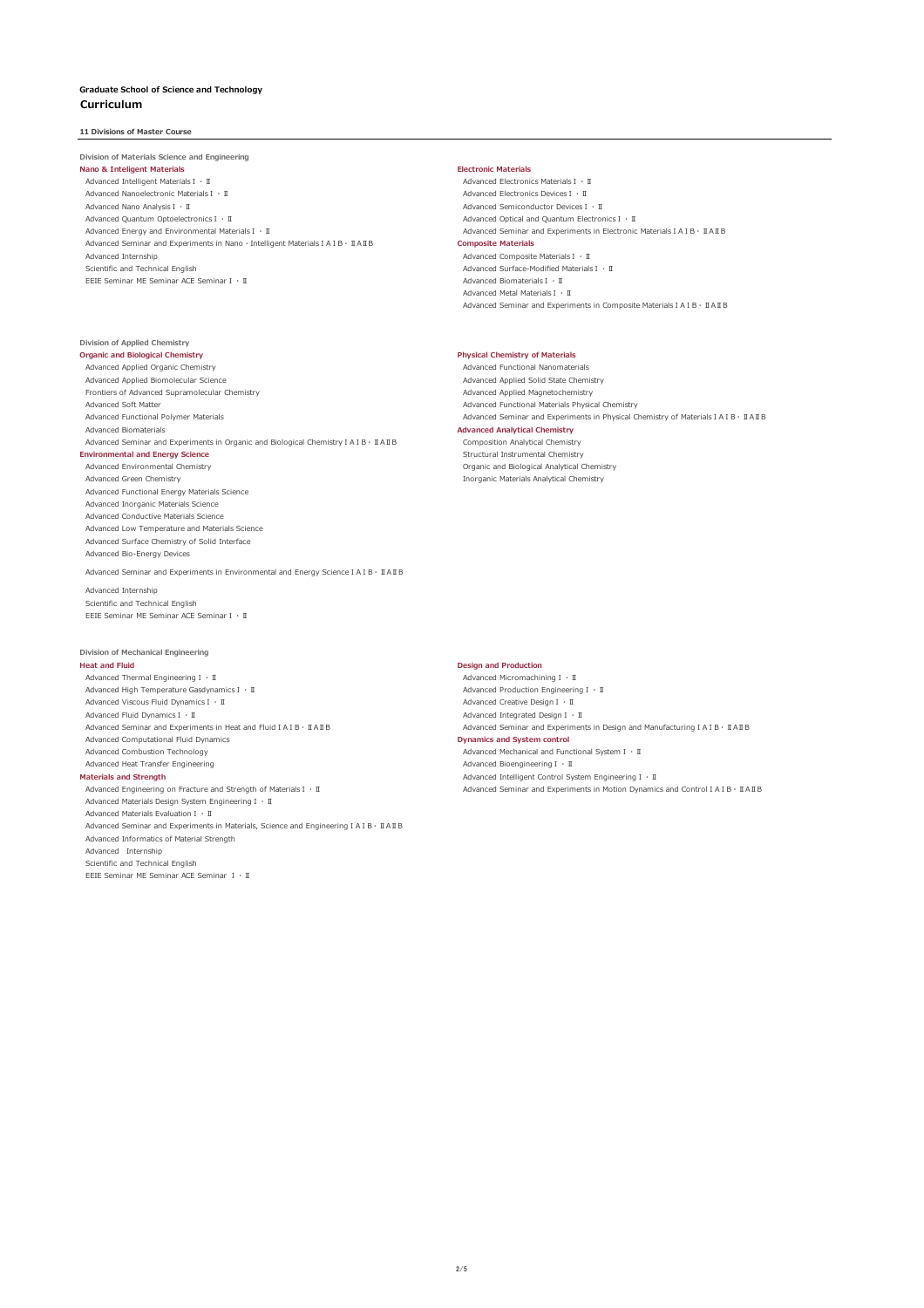**11 Divisions of Master Course**

# **Division of Vehicle and Mechanical Engineering**

Advanced Energy ScienceⅠ・Ⅱ Advanced Man-Machine System Ⅰ・Ⅱ Advanced Propulsion EngineeringⅠ・Ⅱ Advanced Intelligent ControlⅠ・Ⅱ Advanced Fluid ScienceⅠ・Ⅱ 11 Advanced Automobile System Ⅰ・Ⅱ Advanced Automobile System Ⅰ・Ⅱ Advanced Automobile System Ⅰ・Ⅲ Advanced Seminar and Experiments

Advanced Seminar and Experiments in Energy and Fluid EngineeringⅠAⅠB・ⅡAⅡB Advanced Computational Mechanics Advanced Computational Science

# **Materials and Structural Engineering**

Advanced Materials ScienceⅠ・Ⅱ Advanced Structural MechanicsⅠ・Ⅱ Advanced Theory of Light-Weight StructuresⅠ・Ⅱ Advanced Adaptive Structure SystemⅠ・Ⅱ

Advanced Seminar and Experiments in Materials and Structure Engineering ⅠAⅠB・ⅡAⅡB

Advanced Internship Scientific and Technical English EEIE Seminar ME Seminar ACE Seminar Ⅰ・Ⅱ

## **Division of Mechatronics Engineering**

**System Devices**<br>**Architecture of Function System**<br>**Advanced Annlied Flectromagnetism** Advanced Electronic Devices Engineering Advanced Control Engineering

Advanced Control Systems Engineering Advanced Move Systems Engineering Advanced System Devices Engineering Practices and ExperimentsⅠAⅠB・ⅡAⅡB Advanced Strength Analysis Modeling Advanced Signal Processing Engineering Advanced Functional System Engineering

**Sensing Systems Multi-scale Mechatronics** Advanced Sensing System Advanced Nano-micro System Control Advanced Robot System Design Engineering Advanced Microrobot Engineering Advanced Intelligent Robot Engineering Advanced Nano-micro-control System Advanced Information Mechatronics Engineering<br>Advanced Information Mechatronics Engineering<br>Advanced Internship Scientific and Technical English EEIE Seminar ME Seminar ACE Seminar Ⅰ・Ⅱ

# **Division of Civil Engineering**

**Structural Engineering**<br> **Advanced Structural Analysis I** · II **Advanced Engineering**<br> **Advanced Engineering** .<br>Advanced Structural AnalysisⅠ・Ⅱ Advanced Engineering HydrologyⅠ・Ⅱ Advanced Engineering HydrologyⅠ・Ⅱ<br>Advanced Structural DesignⅠ・Ⅱ Advanced Sediment HydraulicsⅠ・Ⅱ Advaned Seminar and Experiments in Structural Engineering IAIB·IRAIB Advanced River Engineering I · II **Geotechnical Engineering** Advaned Seminar and Experiments in Hydraulic EngineeringⅠⅠAⅠB・ⅡAⅡB Advanced Geotechnical EngineeringⅠ・Ⅱ **Urban and Transport Planning** Advanced Geotechnical AnalysisⅠ · II<br>Advanced Advanced Transport System I · II Advanced Transport System I · II Advanced Seminar and Experiments in Geotechnical Engineering IAIB · ΠΑΙΒ<br> **Construction Materials** Advanced Materials for Civil EngineeringⅠ・Ⅱ

Advanced Construction Material MechanicsⅠ・Ⅱ Advaned Seminar and Experiments in Construction MaterialsⅠAⅠB・ⅡAⅡB Advanced Internship Scientific and Technical English EEIE Seminar ME Seminar ACE SeminarⅠ・Ⅱ

**Energy and Fluid Engineering Control and System Engineering**

Advanced Fluid System Engineering Ⅰ・Ⅱ Advanced Seminar and Experiments in Control and System EngineeringⅠAⅠB・ⅡAⅡB

Advanced Intelligent Systems Control Engineering Advanced Measurement System Engineering Advanced Functionl System Architecture Engineering Practices and ExperimentsⅠAⅠB・ⅡAⅡB

Advanced Nano-micro Intelligent System Advanced Sensing System Engineering Practices and ExperimentsⅠAⅠB・ⅡAⅡB Advanced Multi-scale Mechatronics Advaced Practices and ExperimentsⅠAⅠB・ⅡAⅡB Advanced Information Mechatronics Engineering and ExperimentsⅠAⅡB・ⅢAⅢB Advanced Bio-system

Advanced Sediment Hydraulics Ⅰ · Ⅱ **Construction Materials** Advaned Seminar and Experiments in Urban and Transport PlanningⅠAⅠB・ⅡAⅡB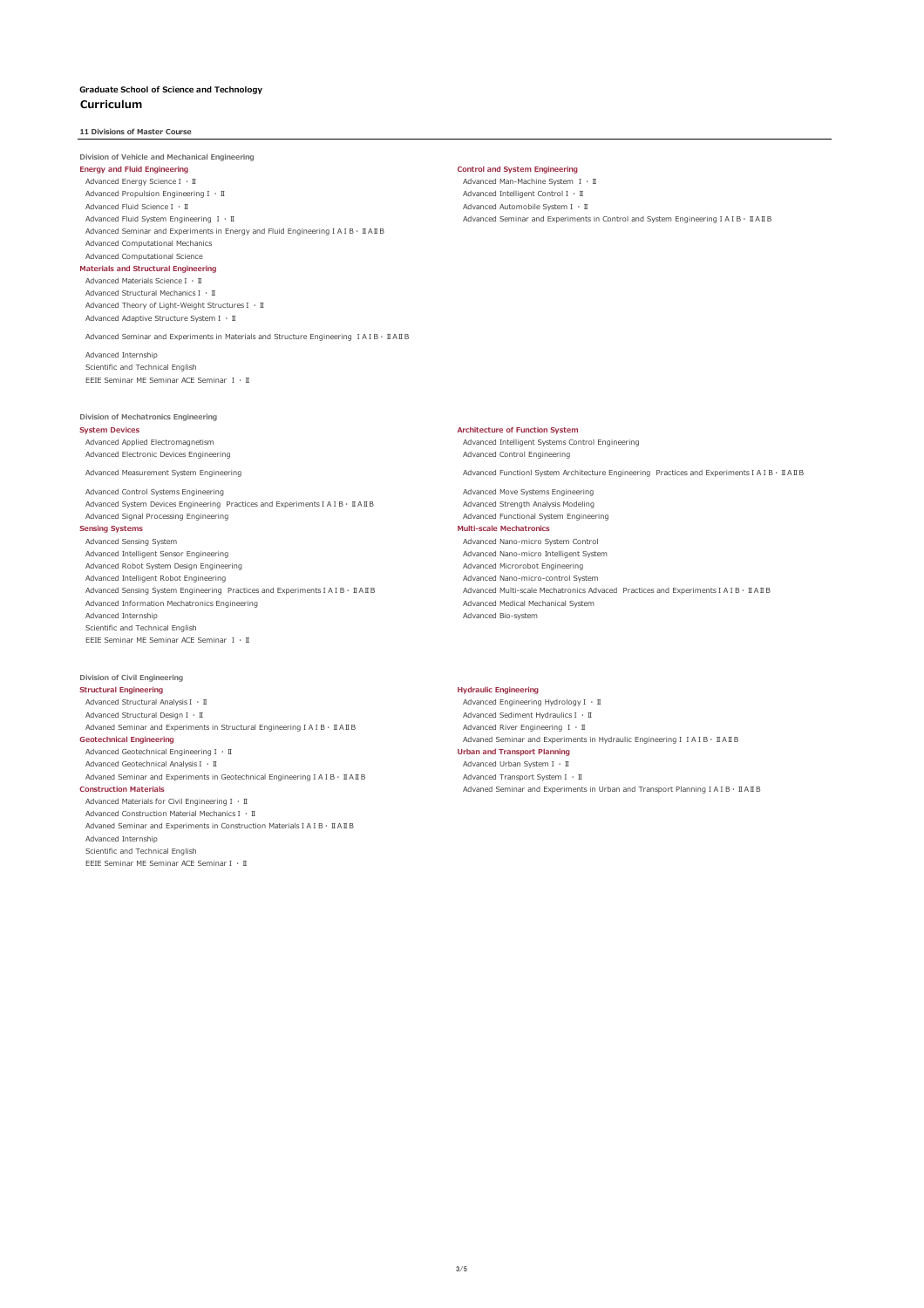## **11 Divisions of Master Course**

## **Division of Environmental Science and Technology**

**Atmosphere and Water Environment Urban Environmental Science** Advanced Theory of Atmospheric Constituent Ⅰ · Ⅱ Advanced Environmental Materials Advanced Water EnvironmentⅠ・Ⅱ Advanced Material Cycles

Advanced Seminar and Experiments in Atmosphere and Water EnvironmentⅠAⅠB・ⅡAⅡB Advanced Seminar and Experiments in Environmental Science of InfrastructureⅠAⅠB・ⅡAⅡB

# **Environmental Science of the Ground Built Environmental Science**

Advanced Numerical Analysis for Soil and the South Advanced Ergonomics of Advanced Ergonomics<br>Advanced Simulation for Soil Advanced Energy Savings Advanced Simulation for Soil<br>Advanced Analysis of Environmental Change

Advanced Seminar and Experiments in Environmental Science of the Ground IAIB · IIAIIB Advanced Environment Design

Scientific and Technical English **Practical Internship** Practical Internship EEIE Seminor ME Seminor ACE Seminor Ⅰ・Ⅱ

# **Division of Architecture**

Advanced Theory of Architectural Space Designing I · II and Architecture and Construction<br>Advanced Theory of Technological History of Architecture and Construction Advanced Theory of Concrete Engineering A · B Advanced Theory of Technological History of Architecture<br>Advanced Theory of Architectural Planning and Design Advanced Theory of Architectural Space Designing Advanced Theory of History of Architectural Design Advanced Theory of Structural EngineeringⅠ・Ⅱ Advanced Theory of Architectural Space<br>Advanced Theory of Architectural AnalysisⅠ · II<br>Advanced Theory of Analied Structural Mecha Comprehensive Seminar in Architectural Space Design ⅠAⅠB・ⅡAⅡB Advanced Theory of Designing Structures 1 · II<br>Advanced Theory of History of Architecture Check and Design 1A1B Advanced Seminar and Experiments in Structur Comprehensive Advanced Theory of Architectural Design Advanced Theory of Architectural Design **建築共通** Advanced Theory of Urban Space Design Practical Advanced Theory of Architecture

**Environmental Designing**<br>Comprehensive Seminar in Architectural Space Design<br>Comprehensive Seminar in Architectural Space Design<br>
Comprehensive Seminar in Architectural Space Design comprehensive Seminar in Architectural Space Design Advanced Theory of Environmental Planning Advanced Theory of Environmental EngineeringA・B Advanced Seminar and Experiments in Environmental DesigningⅠAⅠB・ⅡAⅡB Advanced Theory of Building Energy Management Advanced Internship Scientific and Technical English EEIE Seminar ME Seminar ACE SeminarⅠ・Ⅱ

Advanced Water Environment<br>Advanced Maintenance Engineering for Infrastructure : Assics<br>Advanced Ecology and Infrastructure : Applic Advanced Maintenance Engineering for Infrastructure : Application

Advanced Water treatment Engineering Advanced Structural Performance of Buildings

Advanced Analysis of Environmental Change<br>Advanced Environmental History and Change Advanced Designing of Human Environment 1 · II Advanced Seminar and Experiments in Indoor environment I A I B · ⅡA II B

Advanced Internship Advanced Sciences for Sustainable Development

**Architectural Space Designing**<br>Advanced Theory of Architectural Space Designing T + TI and a structure of Materials and Construction Advanced Seminar and Experiments in Design of Materials and Structures IAIB · IIAIB<br>Structural Engineering Advanced Theory of Applied Structural MechanicsⅠ · Ⅱ Advanced Seminar and Experiments in Structural Engineering I A I B · II A II B<br>Advanced Theory of Steel Structures